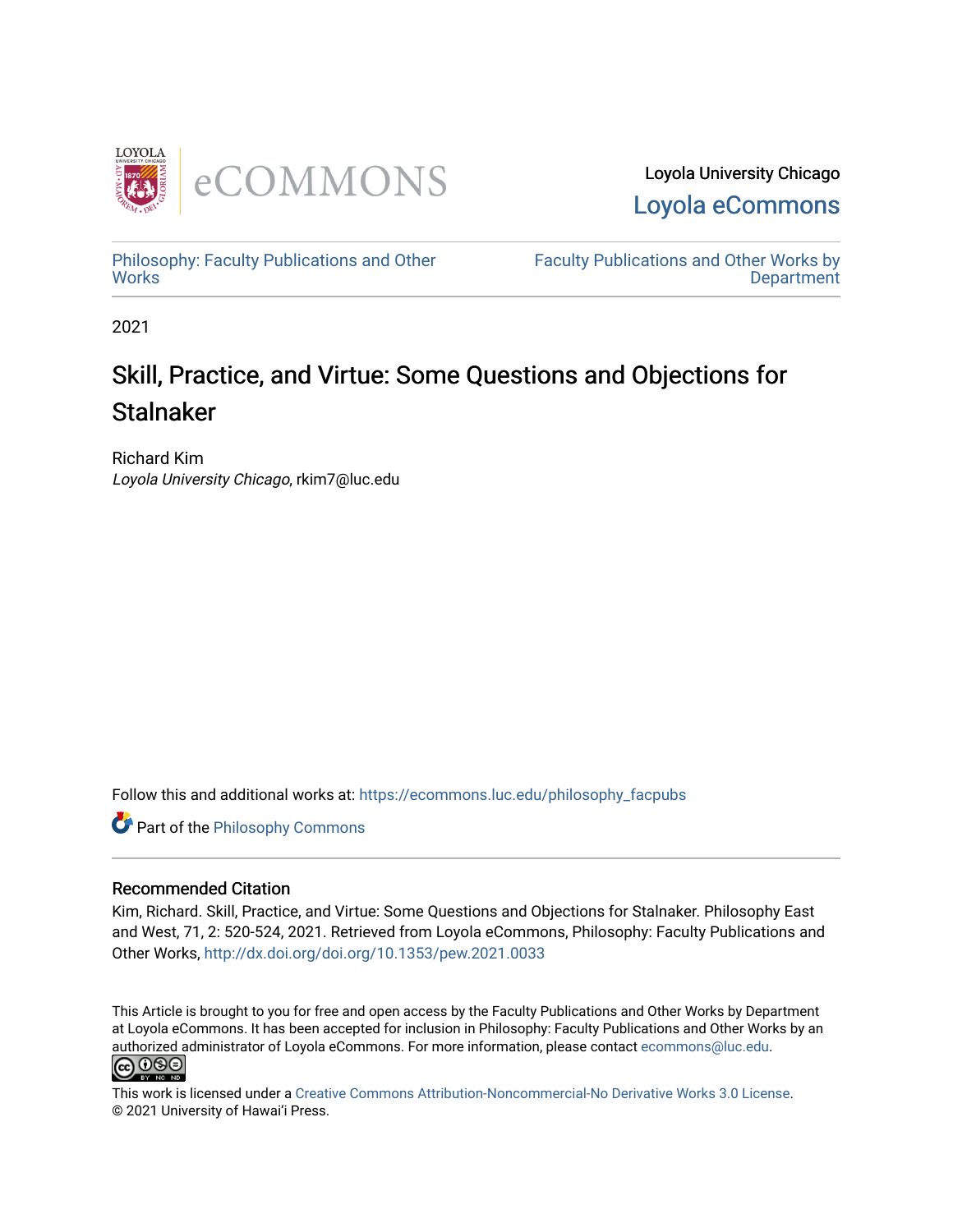

Loyola University Chicago [Loyola eCommons](https://ecommons.luc.edu/) 

[Philosophy: Faculty Publications and Other](https://ecommons.luc.edu/philosophy_facpubs) **Works** 

[Faculty Publications and Other Works by](https://ecommons.luc.edu/faculty)  **Department** 

2021

# Skill, Practice, and Virtue: Some Questions and Objections for Stalnaker

Richard Kim

Follow this and additional works at: [https://ecommons.luc.edu/philosophy\\_facpubs](https://ecommons.luc.edu/philosophy_facpubs?utm_source=ecommons.luc.edu%2Fphilosophy_facpubs%2F1&utm_medium=PDF&utm_campaign=PDFCoverPages)

## Part of the [Philosophy Commons](https://network.bepress.com/hgg/discipline/525?utm_source=ecommons.luc.edu%2Fphilosophy_facpubs%2F1&utm_medium=PDF&utm_campaign=PDFCoverPages)

This Article is brought to you for free and open access by the Faculty Publications and Other Works by Department at Loyola eCommons. It has been accepted for inclusion in Philosophy: Faculty Publications and Other Works by an authorized administrator of Loyola eCommons. For more information, please contact [ecommons@luc.edu](mailto:ecommons@luc.edu).<br>  $\boxed{\text{c}$  000

This work is licensed under a [Creative Commons Attribution-Noncommercial-No Derivative Works 3.0 License.](https://creativecommons.org/licenses/by-nc-nd/3.0/) © 2021,University of Hawai'i Press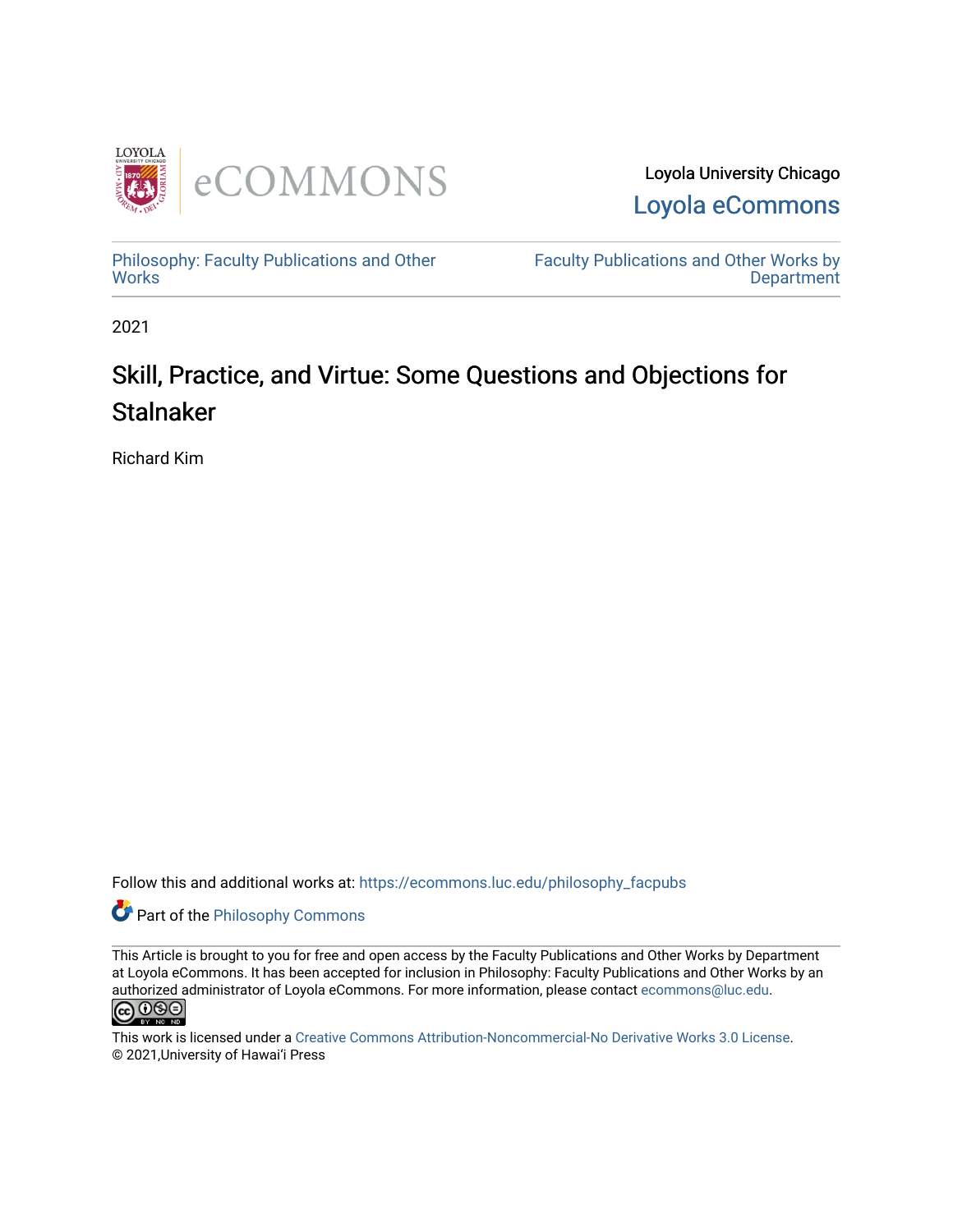<span id="page-2-0"></span>Press, 1985), chap. 10; Kristján Kristjánsson, "Habituated Reason: Aristotle and the 'Paradox of Moral Education'," Theory and Research in Education 4, no. 1 (2006): 101–122; Alistair Miller, <sup>A</sup> New Vision of Liberal Education: The Good of the Unexamined Life (New York: Routledge, 2016), chap. 2.

6 – See, esp., Stalnaker, pp. 135–136.

Skill, Practice, and Virtue: Some Questions and Objections for Aaron Stalnaker



Richard Kim Department of Philosophy, Loyola University Chicago [rkim7@luc.edu](mailto:astalnak@indiana.edu)

It is a pleasure to be a part of such great intellectual company in discussing Professor Stalnaker's very rich and insightful book. It is practically impossible not to be impressed (and a bit intimated) by Stalnaker's breadth of knowledge, deep understanding of early Chinese texts, and keen observations about how the early Chinese philosophers offer intellectual resources still very much relevant to us today. My comments will focus on the relationship between skill and virtue. I'll ask one clarificatory question and offer two potential objections to Stalnaker's account.

## I. The Connection between Skill and Virtue

Let me begin with my clarificatory question: Stalnaker presents the early Confucian thinkers as drawing a tight connection between skill and virtue. I found this discussion both fascinating and important, but I was hoping to get a bit clearer on just what the connection was meant to be. To ask this question more crisply, I think it might be helpful to draw on Matt Stichter's recent discussion of three different ways of thinking about the relation between skill and virtue. He categorizes the three kinds of connections as weak, moderate, and strong. In the weak view virtues are connected to skills but should not be understood along the lines of skills. The moderate view, which Stichter claims is Aristotle's view, "claims that there are structural similarities between virtue and skill, such that we can gain insight into how virtues are developed by looking at how skills are acquired."<sup>1</sup> [Finally, the](#page--1-0) strong view claims that virtues are a kind of skill, a view held by Julia Annas.<sup>2</sup> [It seems to me that Stalnaker would endorse the strong connection,](#page--1-0) but this is not entirely clear from the text.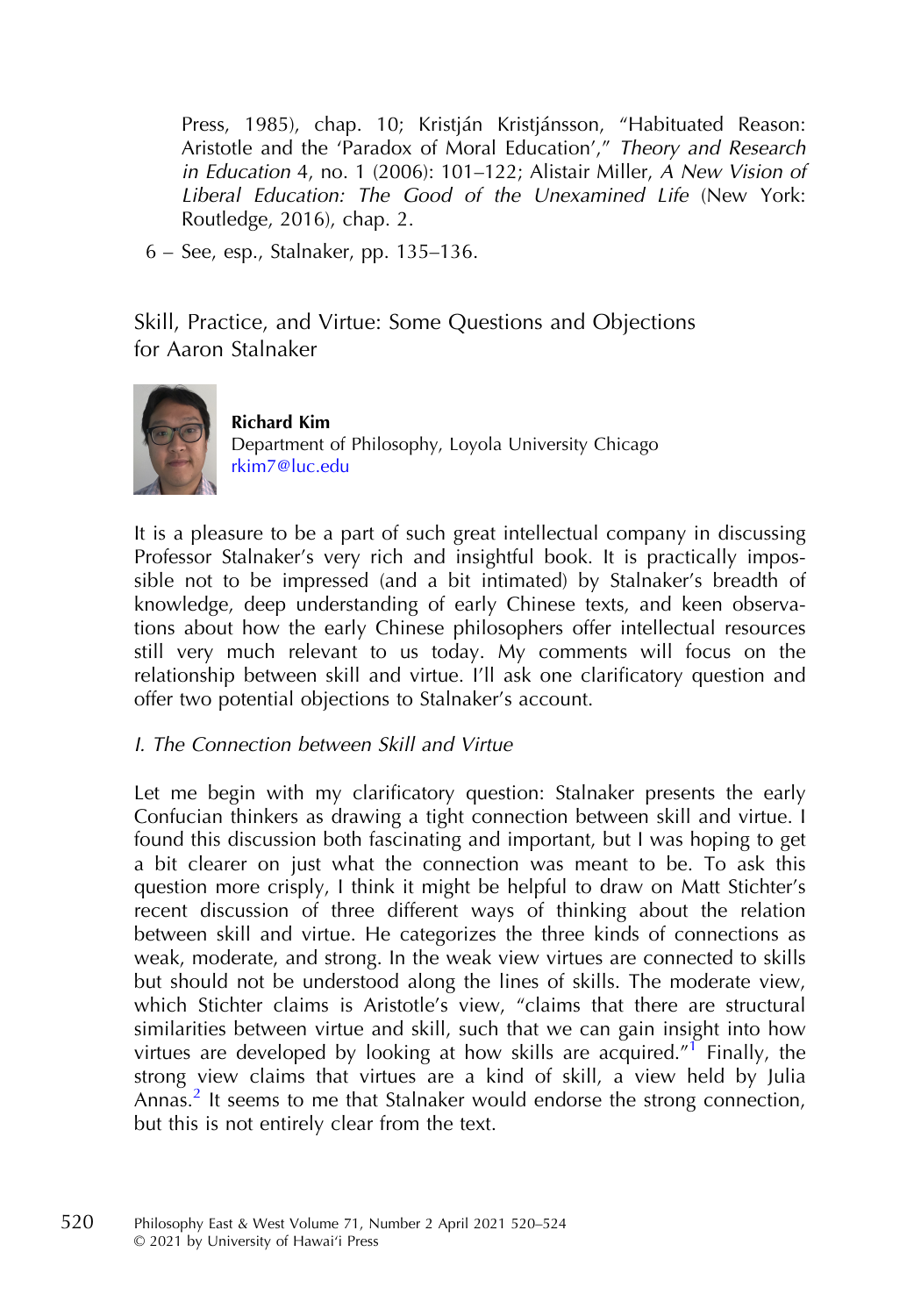## II. Alasdair MacIntyre and Early Confucian Accounts of Virtue

In his discussion of virtue, Stalnaker argues that the way that Alasdair MacIntyre separates virtue from skill is problematic and that the early Confucians would have accepted virtue and skill as more interconnected. One question I have is whether Stalnaker offers a correct account of MacIntyre's view about virtue. To be sure, Stalnaker does portray MacIntyre's account in a sympathetic light, but re-reading MacIntyre's account of virtue in After Virtue made me think that there was quite a bit of overlap between MacIntyre's account and the early Confucian account. For in developing his account of virtue, MacIntyre explicitly argues that practices such as chess, painting, or playing a musical instrument (the sorts of activities that Stalnaker would acknowledge as paradigmatically skillful activities) are internally connected to virtues.

Here is the definition of virtue MacIntyre offers in the context of his discussion of practices (note that he refines this definition later in his book):

A virtue is an acquired human quality the possession and exercise of which tends to enable us to achieve those goods which are internal to practices and the lack of which effectively prevents us from achieving any such goods. $3$ 

So it seems like the very concept of virtue involves goods internal to practices. As MacIntyre notes, the practices provide the virtues with their point and purpose. A virtue, in this picture, is not some kind of moral value hanging out there, but is closely connected to those all-too-familiar practices that human beings engage in: "arts, sciences, games, politics in the Aristotelian sense, the making and sustaining of family life.  $\ldots$ ."<sup>[4](#page--1-0)</sup>

In fact, one of the most illuminating discussions by MacIntyre is that of the chess-playing child who begins to play chess for purely extrinsic rewards (money), but then gradually comes to appreciate the goods internal to chess that MacIntyre suggests will require the cultivation of certain virtues such as fairness, patience, and truthfulness. I think this example captures the way that ordinary practices provide us with the proper occasions for developing a variety of virtues that are necessary to realize these internal goods. We can identify in our own lives the achievement of certain internal goods and how the gaining of these goods required the development of certain virtues. Even if practices do not exhaust the circumstances under which we cultivate the virtues (as MacIntyre himself would say), MacIntyre seems exactly right that to a substantial extent the virtues are cultivated within the context of various socially embedded practices. My impression is that Stalnaker would not disagree with any of this. And so it is not entirely clear to me what Stalnaker finds problematic about MacIntyre's account of the relationship between practice and virtue.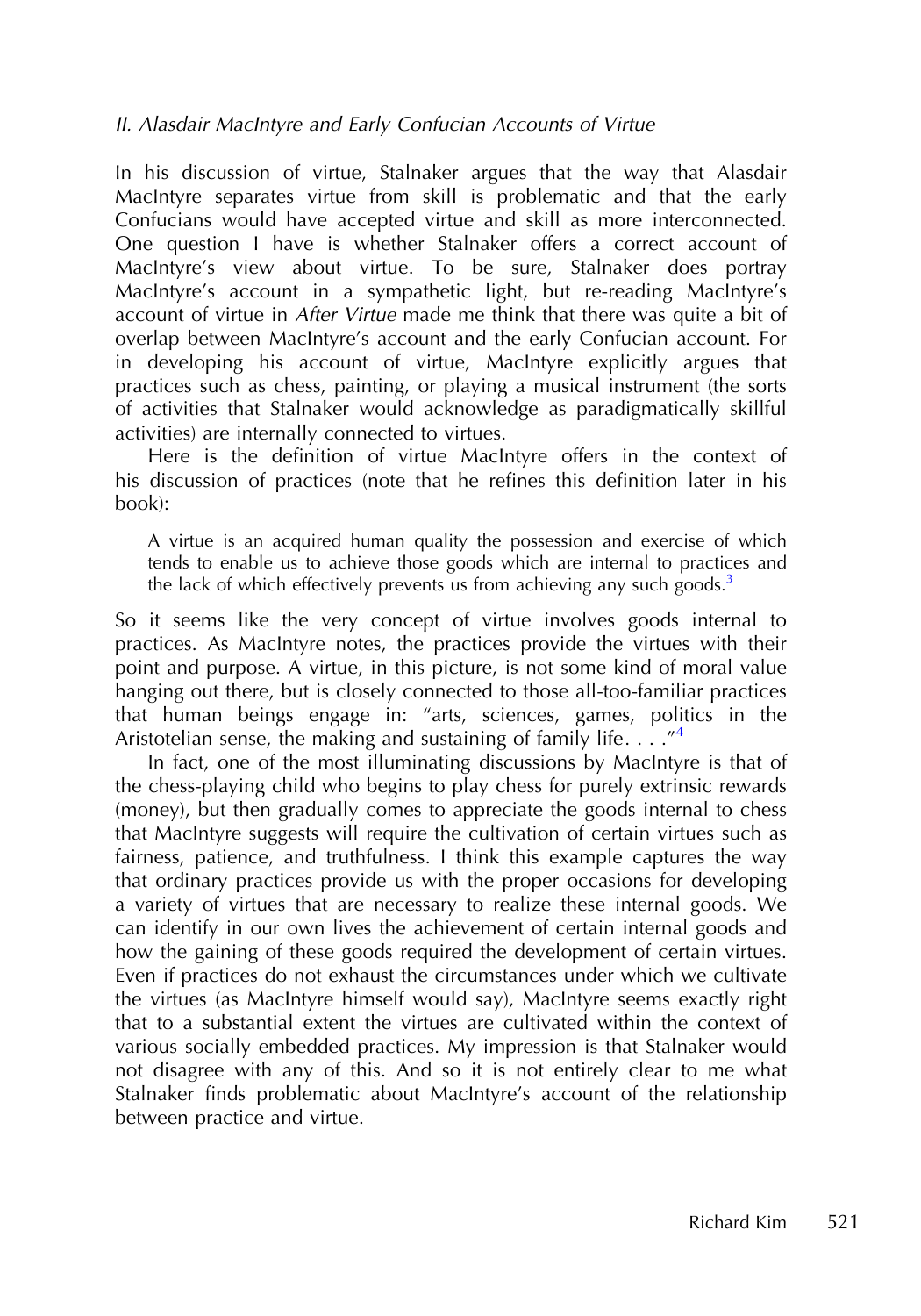Moreover, MacIntyre's account of virtue also seems to agree with at least two substantial features of Stalnaker's discussion of the early Confucian account of virtue: (1) the need to cultivate virtues through the guidance of good teachers, and (2) the social context and relationships necessary for the cultivation of virtues. Both points are developed at great length in the book, and Stalnaker provides a masterful defense of why they are crucial for a comprehensive understanding of virtue.

I think that MacIntyre also supports both views explicitly in his discussion of the virtues. In saying this I do not mean that all the points Stalnaker makes about virtue are already contained in MacIntyre's account, which is clearly not true. But I think there is a much deeper resonance between MacIntyre's view and the early Confucian view of virtue than Stalnaker seems to think. Consider the following passages from After Virtue:

A practice involves standards of excellence and obedience to rules as well as the achievement of goods. To enter into a practice is to accept the authority of those standards and the inadequacy of my own performance as judged by them. It is to subject my own attitudes, choices, preferences and tastes to the standards which currently and partially define the practice. Practices of course, as I have just noticed, have a history: games, sciences and arts all have histories. Thus the standards are not themselves immune from criticism, but nonetheless we cannot be initiated into a practice without accepting the authority of the best standards realized so far. If, on starting to listen to music, I do not accept my own incapacity to judge correctly, I will never learn to hear, let alone to appreciate, Bartok's last quartets. If, on starting to play baseball, I do not accept that others know better than I when to throw a fastball and when not, I will never learn to appreciate good pitching let alone to pitch.<sup>[5](#page--1-0)</sup>

It belongs to the concept of a practice as I have outlined it—and as we are all familiar with it already in our actual lives, whether we are painters or physicists or quarterbacks or indeed just lovers of good painting or first-rate experiments or a well-thrown pass—that its goods can only be achieved by subordinating ourselves within the practice in our relationship to other practitioners. We have to learn to recognize what is due to whom; we have to be prepared to take whatever self-endangering risks are demanded along the way; and we have to listen carefully to what we are told about our own inadequacies and to reply with the same carefulness for the facts. $6$ 

These passages, together with the definition of virtue as intimately tied to the achievement of goods internal to practices, gives rise to a picture that I think connects substantially with the way Stalnaker portrays the early Confucian account of virtue as requiring submission to teachers and authoritative standards, as well as practice within a socially embedded context of ongoing human relationships.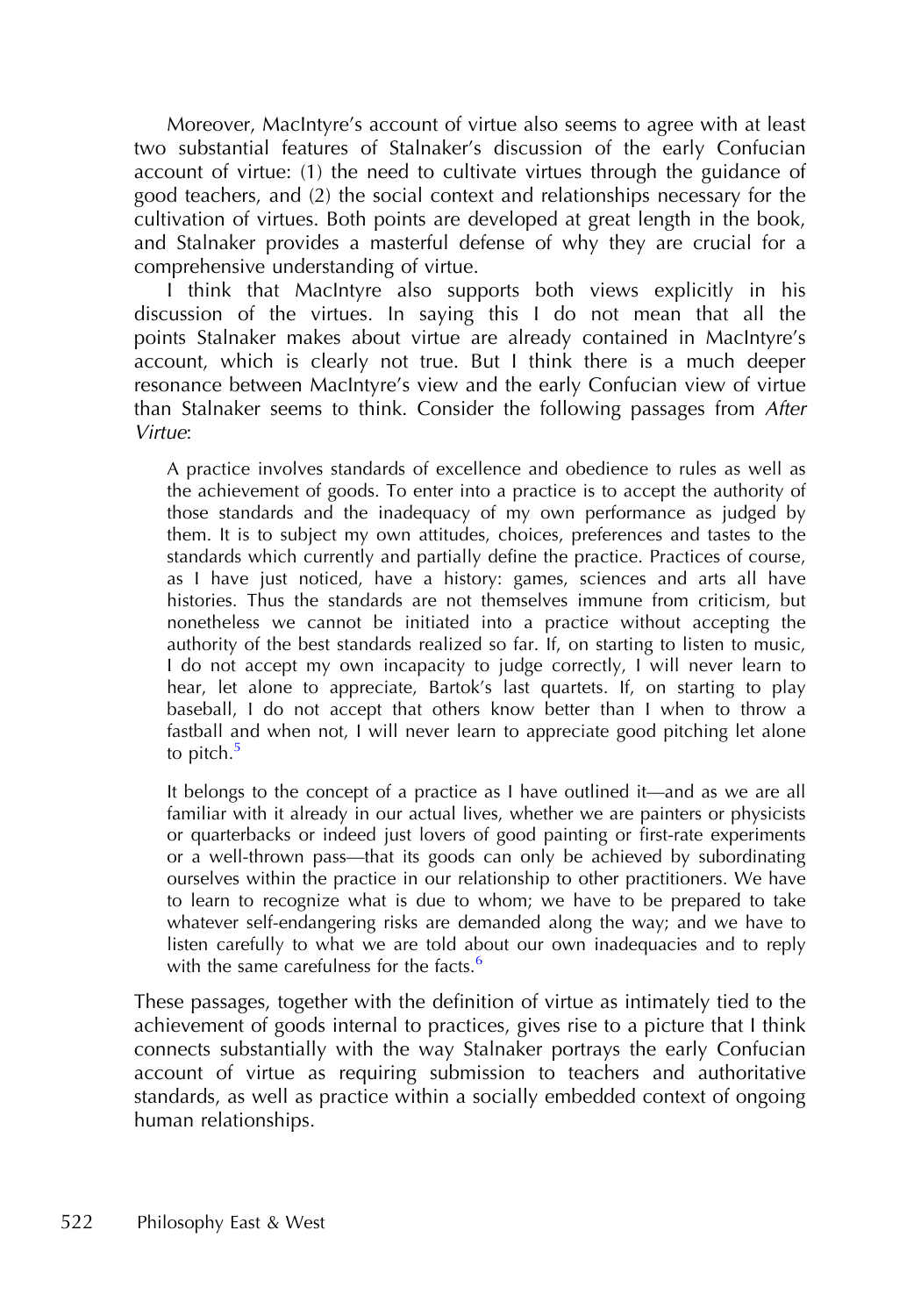#### III. The Internal Connection between Skill and Moral Virtue

To support the view that there is an internal connection between skill and moral virtue, Stalnaker draws on a very interesting passage from Mengzi 4B24. Let me reproduce it here in full (using Stalnaker's own translation):

Peng Meng learned archery from Yi. When he had fully mastered Yi's way, he thought in the whole world only Yi himself was superior to him. So he killed Yi.

Mengzi said, "In this case Yi was at fault. [Although] Gongming Yi [a previous Confucian whom Mengzi respects] said that it seems as if he is without fault in the matter, all he meant was that his fault was slight. But how could he be blameless?

[The Duke of] Zheng ordered Master Zhuo Ru to raid the state of Wei. [The Duke of] Wei ordered Yugong Si to pursue him. Master Zhuo Ru said, 'I'm so sick today I cannot pick up my bow. I'm as good as dead.' He asked his chariot driver, 'Who is pursuing me?' His driver replied, 'Yugong Si.' Zhuo Ru exclaimed, 'I shall live!' His driver said, 'Yugong Si is the best archer in Wei. Why, sir, do you say you will live?' He answered, 'Yugong Si studied archery with Yingong Tuo. Yingong Tuo studied archery with me. Yingong Tuo was an upright person. His chosen friends must be upright as well.' When Yugong Si caught up to them, he asked, 'Why do you not hold your bow, master?' He replied, 'I'm so sick today I cannot pick up my bow.' Yugong Si replied, 'I learned archery from Yingong Tuo, who learned it from you, master. I cannot bear to use your way by turning it against you to harm you. Nevertheless, I am here today doing my lord's business, which I dare not abandon.' He drew out some arrows and knocked off their heads against his chariot's wheel, then fired off four of them, after which he returned [to his home territory]. $77$  $77$ 

The key conclusion Stalnaker draws from these two stories is that "Mengzi thinks archery is a dao that involves a considerable portfolio of commit-ments, skills, and virtues, which cannot be separated from each other."<sup>[8](#page-6-0)</sup>

But I'm not sure if we can draw this conclusion from either of the stories. First, take the story of Peng Meng and Yi. What is clear is that Peng Meng fully mastered or "fully fathomed" Yi's dao (盡羿之道). Moreover, Yi, according to Mengzi, was blameworthy (at least partially) for Peng Meng's immoral act. But it's not clear why Mengzi still couldn't fully accept that Yi was a master archer *qua* archer but not a fully virtuous or upright person. Insofar as archery is considered, Mengzi could still claim that Yi was a true master, but that doesn't mean that Yi was a truly virtuous person or a junzi. In fact, it seems that the *dao* of Yi that was transmitted to Peng Meng was really just the dao of archery or the skillfulness of this particular craft. (We'll see a reason to think this below.) But it seems plausible to think that Yi was less than a fully virtuous person and lacked certain virtuous qualities. It might be either that Yi had certain vices himself, or that he lacked sound judgment about the character of others.